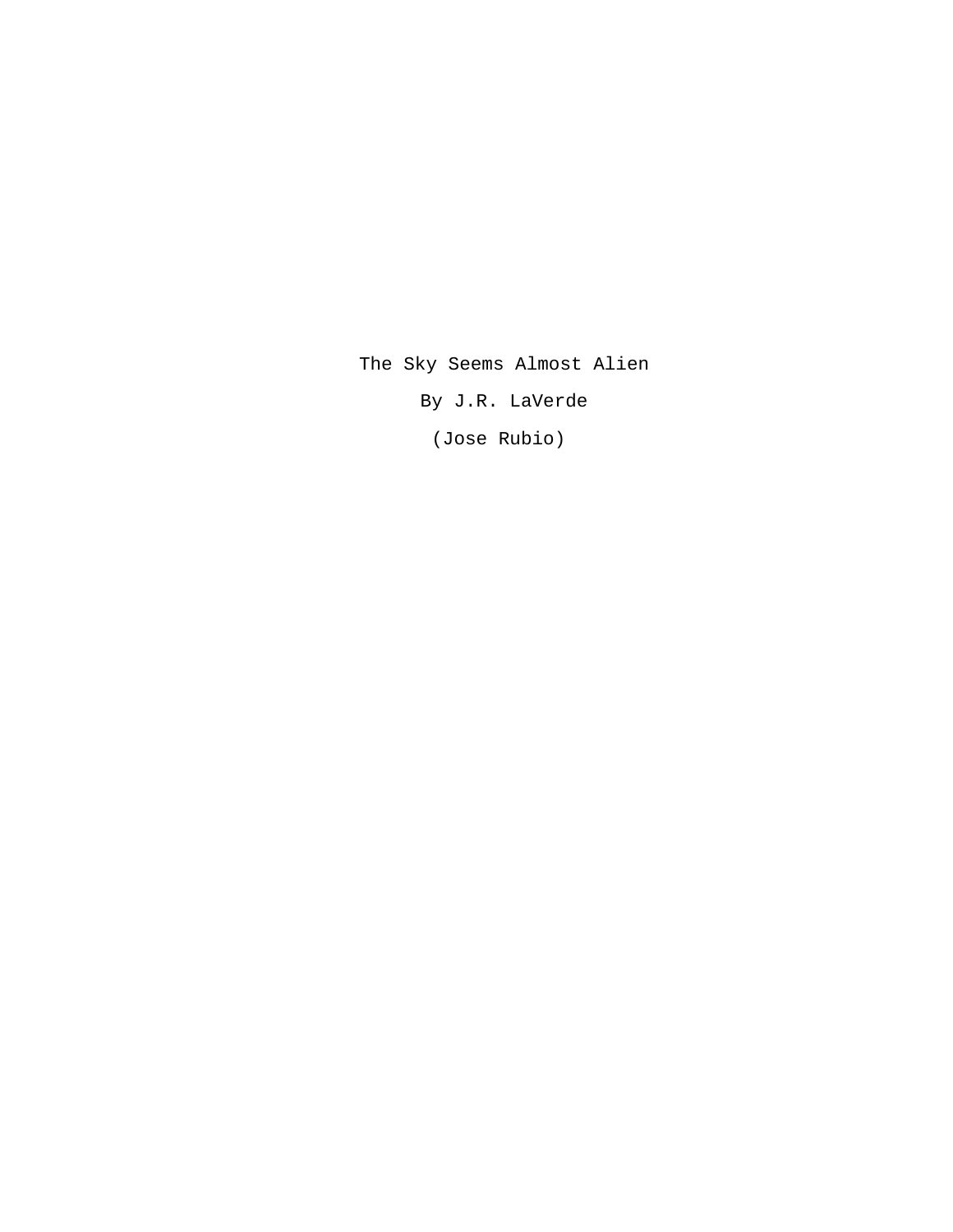EXT. A DESERT ROAD -NIGHT-

A nuclear bomb explodes at a safe distance from th speeding convoy. The vehicles are marked with red crosses.

INT. CONVOY VEHICLE -DAY-

VALENTINA is staring outside through a window, witnessing thousands of people on the road rushing towards the same direction as the convoy. Valentina then stares and touches the emergency window lock, NEIL, Her father, notices her and pulls her in closer away from the lock as he continues to stare at the sun-like nuclear explosion. Valentina stare at the wary faces of people in the convoy, she notices a well dressed man, BUSH, surrounded by American soldiers.

EXT. OUTSIDE THE SPACEPORT -DAY-

The convoy arrives at a Space port. The gates and walls are surrounded by desperate Americans trying to enter. The convoy is now halted by the traffic of people. Using force, tear gas, and water pumps, the crowd is cleared away from entrance and the convoy is allowed to enter.

EXT. INSIDE THE SPACEPORT -DAY-

Instantly, the crowd grows wild and people start jumping the walls and running through the gates. Dogs are release to attack the rushing American civilians, one makes it through the gate, but he is not running to the refugee ship, he is rushing towards the convoy.

INT. CONVOY VEHICLE -DAY-

Valentina looks at the havoc happening outside of them. She notices the man with a determine look in his eyes rushing towards their vehicle. Her dad looks out the window. Suddenly, her and her dad are tossed aside by american soldiers. The people in the convoy fall over each other. Valentina falls on the floor away from her dad. A soldier pulls the emergency lock then the window falls down to the floor and shatters all over the floor. As the soldier aims at the man running towards the convoy. Her dad pushes the American soldier, in reaction to his being tossed which causes the soldier's gun to fall on the floor. Her father then is knocked out by another solider. Blood splatters everywhere and as the original solider quickly tries to pick up his gun.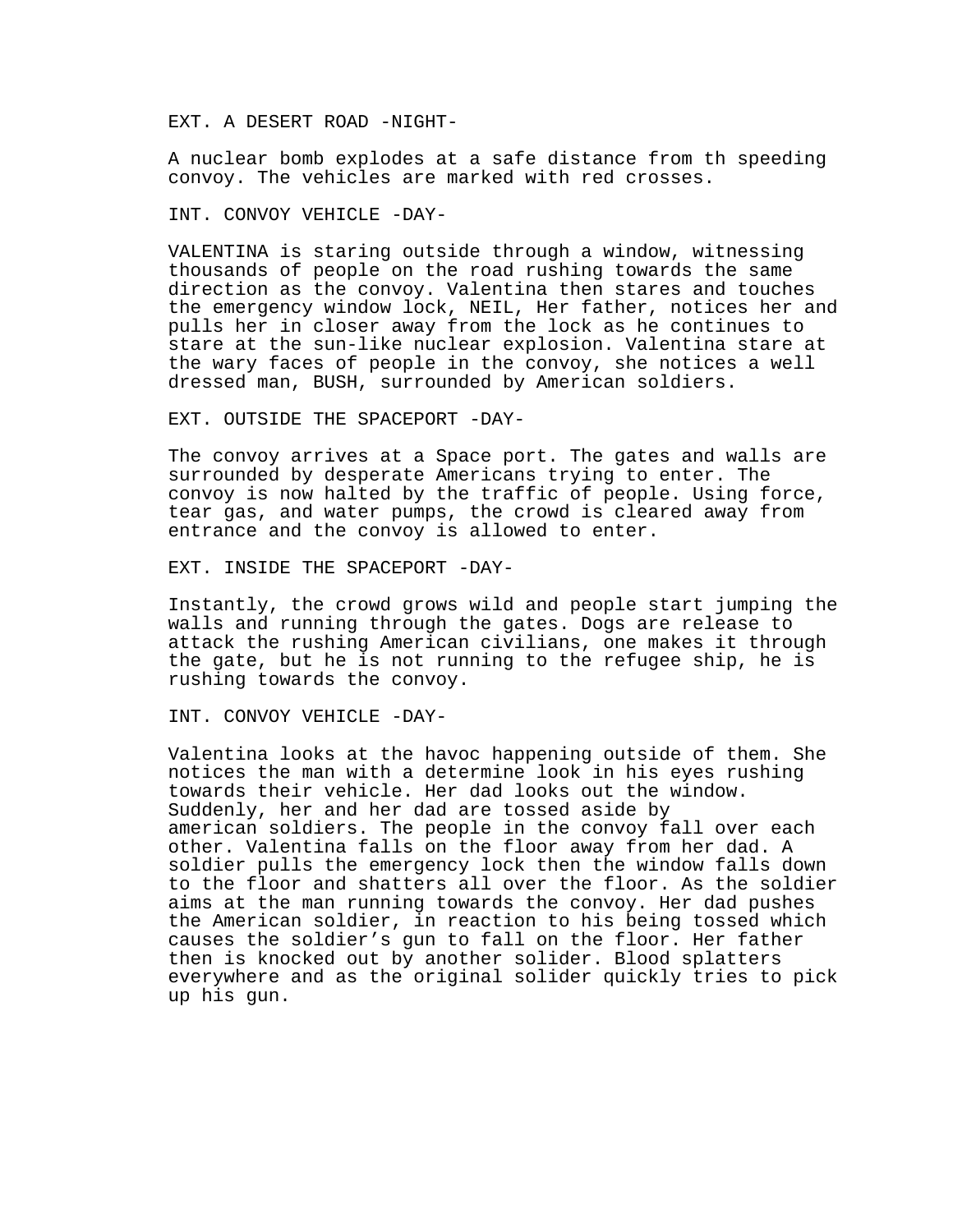EXT. INSIDE THE SPACEPORT -DAY-

It is too late, the man jumps toward the vehicle and explodes near the convoy. The vehicle is blown up and rolls over to its side.

INT. BLOWN UP CONVOY VEHICLE -DAY-

Valentina slowly gets her conscious back. Half of a burnt, bloody body is on top of her. Soldiers lift the well dressed man out of the dead bodies and injured people in the convoy. He is still alive. Valentina continues to look around, towards the right of her, she can see her dad's lifeless body. Without inspecting the other bodies, the soldiers then leave the destroyed convoy with the man. Right before she passes out, another solider jumps into convoy with a flash light, she has a concerned look in her face.

EXT. REGISTRATION CENTER -DAY-

Valentina is crying aggressively on PERVVY's shoulder. Valentina pats her back

> PERVVY You don't have to finish the story dear.

Pervvy tries to make eye contact with LYNDON but he is staring at other families reuniting and many refugees sitting alone. One refugee sits and stares deeply as the ground with a still face. Valentina's eyes turn blue then she pulls on Lyndon's arm.

PERVVY

I have to go. I just received a message from my father to attend an emergency meeting in the Senate.

Lyndon nods at her then continues to stare at the one refugee sitting still.

INT. LYNDON'S STUDIO APARTMENT -DAY-

Lyndon unlocks the door then Valentina walks inside. It is a small apartment with a tiny kitchen, bed, and balcony. Valentina stands in the middle of the room in silence. She begins to cry. Lyndon watches her, then tries to hug her in a awkward way but she pulls away.

> VALENTINA Don't touch me!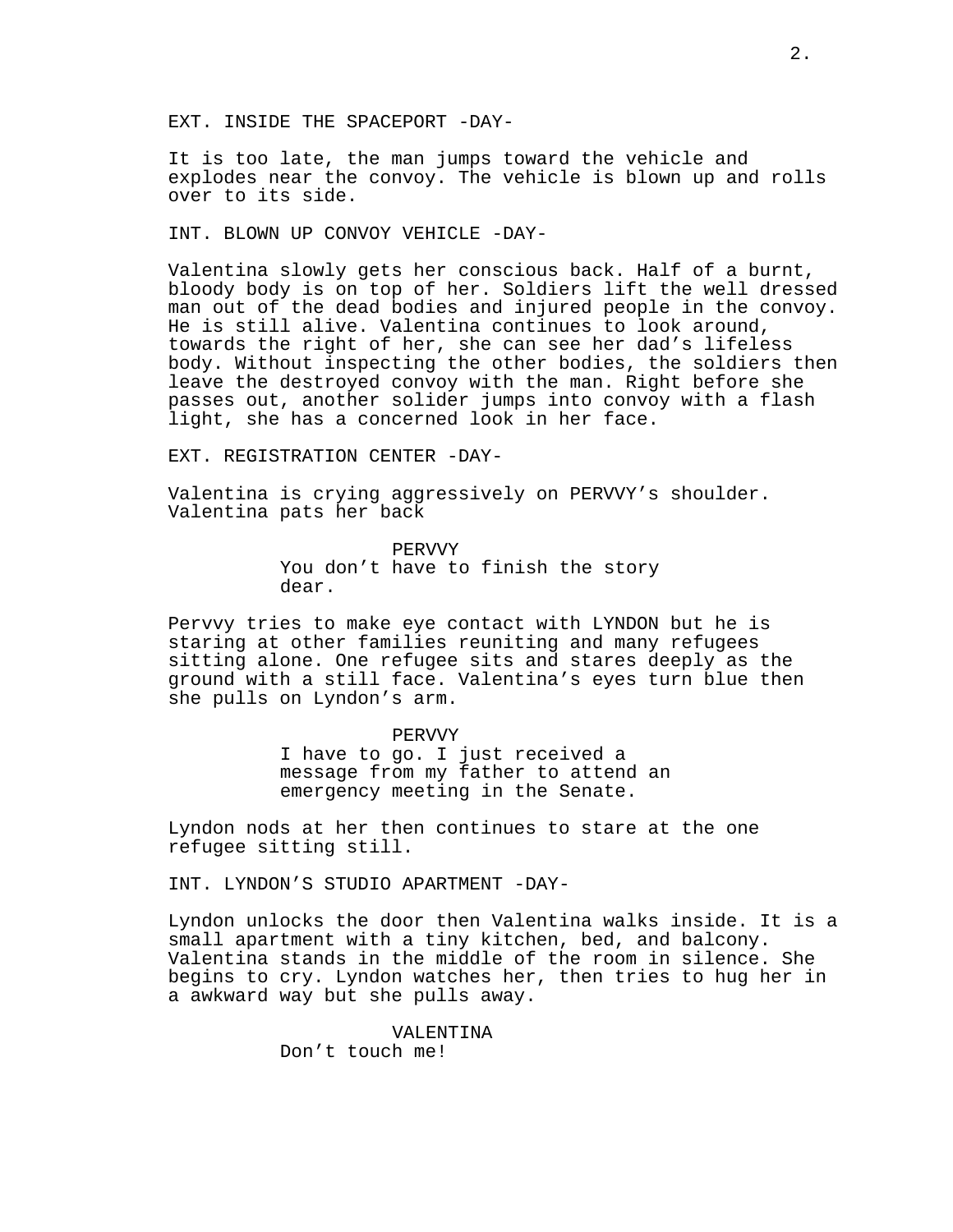Valentina rushes to the bathroom and locks herself in. She continues to cry. Lyndon walks over, knocks softly, places his head on the door, closes his eyes, then sighs.

# LYNDON

Valentina.

She yells back, but since she was crying hard, it could not be understood. Lyndon pulls back slowly. Suddenly, his eyes turn blue, he receives a hologram call from Pervvy. He blinks to accept the call. His entire room quickly transforms to a hologram of the Senate hall.

INT. SENATE HALL -DAY-

Lyndon is watching the emergency meeting through Pervvy's point of view. She is sitting at the second floor where important guests and the press are located.

# LYNDON What is happening?

Bush stands in front of the Senate finishing his speech. Two thirds of the Senate gives Bush a round of a applauds. LUPUS NOBILIES, a senator, watches Bush leave the stage. He flicks his hair towards the direction of his comb over, combs towards that direction again with his fingers, then gets up then walks towards the Senate stage. The other one third stands and applauded for him.

#### LYNDON

Is that our Dean?

He waits for them to settle down.

#### NOBILIES

Today a hungry and wounded wolf asked a peacefully lamb for some of its meat. Preaching a new hope of peace for the human race. What peace do you offer when you bring war to human race's last chance? What asylum do you seek when we struggle to feed our people.

The one third that support him yell out in agreement.

NOBILIES

Sputnik One can not support the burden of millions, even billions of wolves. If the Senate grants refuge to the man

Nobilies points at Bush.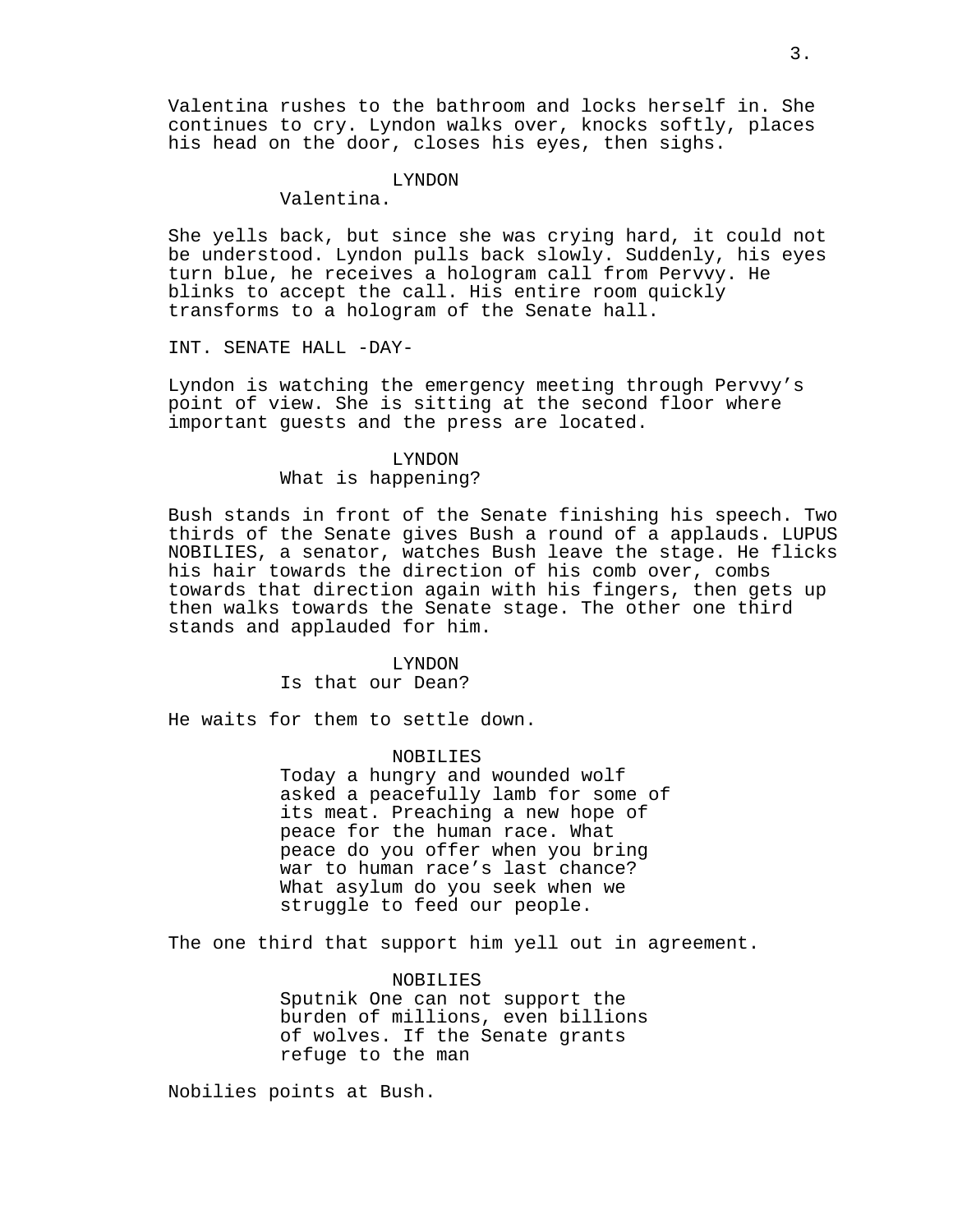NOBILIES

That started the nuclear Holocaust on mother earth, then human race will die because we tried feeding a dying wolf with our own flesh and blood.

The room starts to lag, everything gets glitchy.

INT. LYNDON'S STUDIO APPARTMENT -DAY-

Lyndon's room transform back to normal. He sees a connection error message. As it disappears, Valentina is seen standing in front of him.

> VALENTINA I don't want to go back

Valentina runs over to Lyndon and gives him a big hug that surprised him. He hugs back.

EXT. COLLEGE CAMPUS -DAY-

Lyndon tries to hologram call Pervvy but the connection error keeps showing up. He is wearing a T- shirt that says "Sputnik One University". As he makes it to his campus, he notices royal guards as the entrance scanning the eyes of students entering the campus. He pauses and stares at what is happening.

Someone grabs Lyndon's hand, he jolts away. It was Pervvy.

LYNDON What happened yesterday?

PERVVY My father denounced Nobilies and the Senate agreed to accept refuge to the innocent.

Lyndon points at the Royal guards

LYNDON It looks like Nobilies has his own plans.

Lyndon and Pervvy, while holding hands, walk to the entrance. They scan Pervvy's eyes, checked her Information, then let her inside. Then it was Lyndon's turn. After they scanned his eye, the two guards look at each other. Lyndon proceeded to walk Inside. The guard grabbed his wrist and pulled him away from the entrance.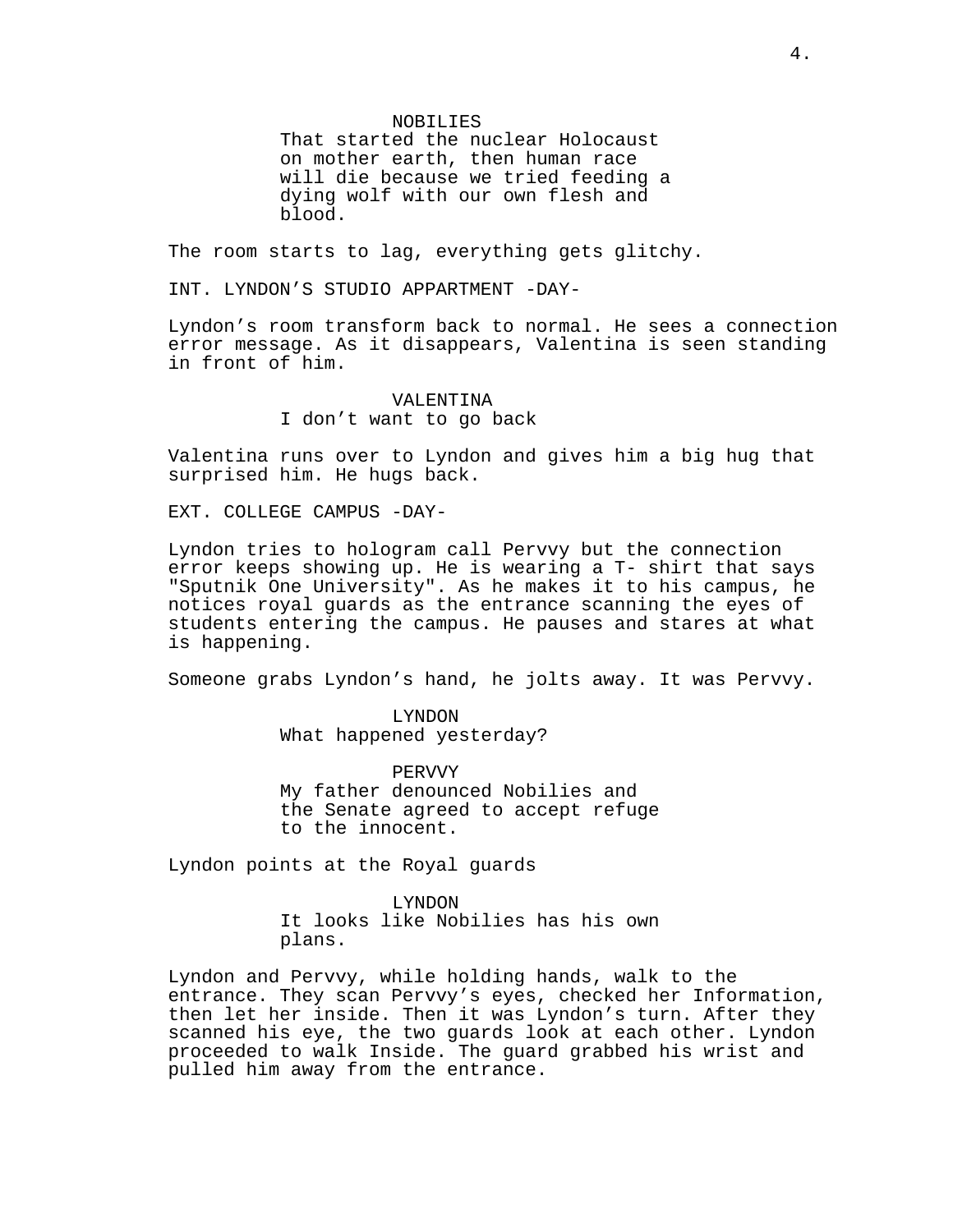GUARD 1 Hold on Earthling, you are not going in there.

Pervvy steps towards them. Lyndon pulls his arm away from the guard then stares at him eye to eye.

> PERVVY What is going on here?.

GUARD 1 We are just protecting the wolves from the lambs.

The two continue to stare eye to eye. Pervvy grabs Lyndon's arm and tries to pull him in.

> LYNDON I am not going inside, they want me to fight so Nobilies can promote his propaganda.

Lyndon walks away and Pervvy stands with a concerned look on her face.

> PERVVY Wait I am coming with you

They both hold hands as they walk away from campus. Other students follow their lead and refused to enter the school.

INT. LYNDON'S STUDIO APARTMENT -NIGHT-

Lyndon and Pervvy arrives at his apartment. Valentina pretends to be asleep. He drops his book bag then walks towards the balcony. Pervvy's eyes turns blue.

EXT. LYNDON'S BALCONY -NIGHT-

Lyndon stares at the earth. He sees a tiny explosion on the earth. He looks down at his shirt then aggressively takes it off. Valentina watches him. He rips the shirt with his hands and throws the pieces out of the balcony. He then sits on a chair and continues to stare at Earth. Valentina walks to the balcony.

> VALENTINA Why did you and mommy leave dad?

Lyndon continues to stare at the earth.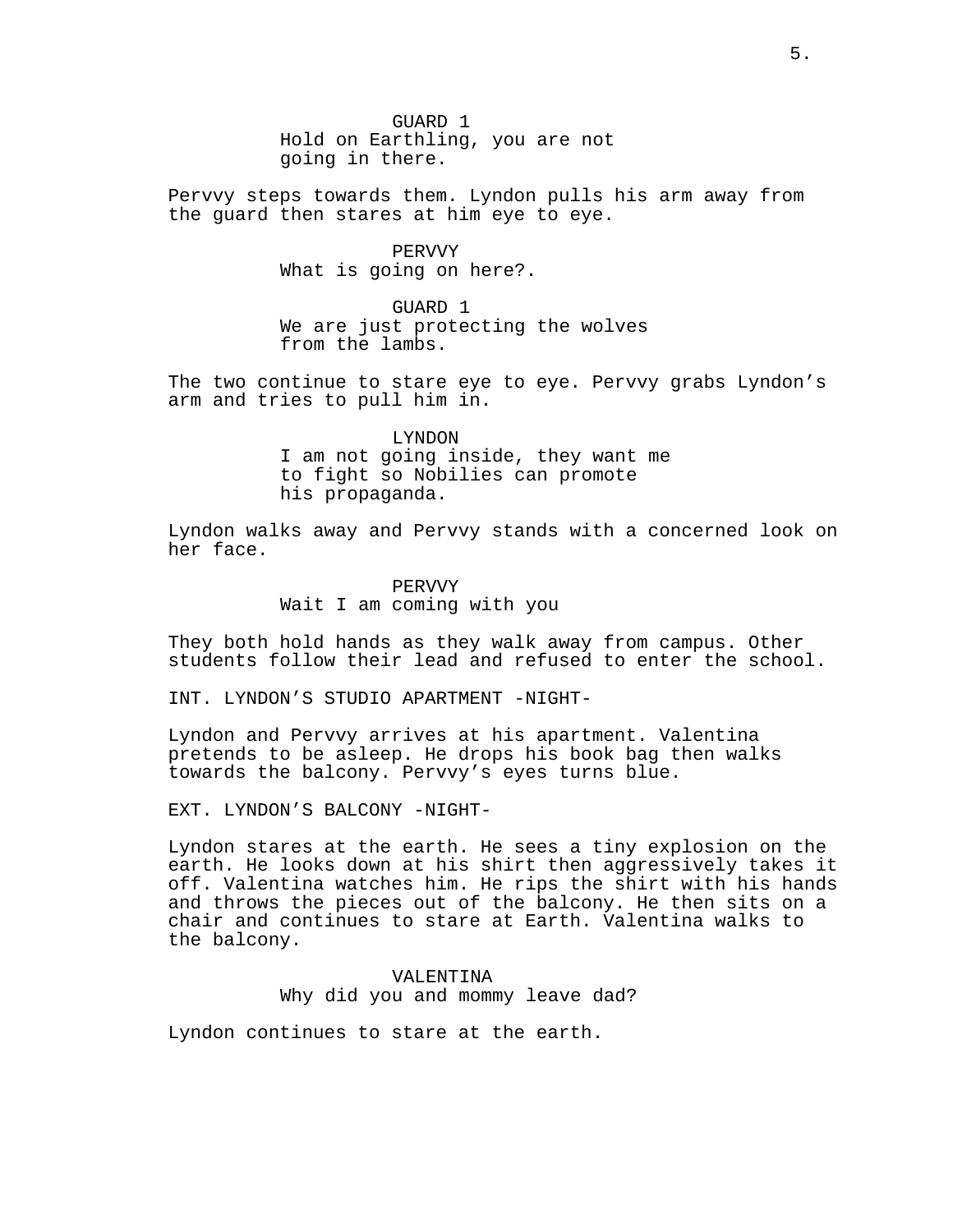In a flashback, Lyndon shuts the door in front of Neil's face. He pushes the door open before Lyndon had a chance to lock the door.

> NEIL You are not going to study at the moon!

> LYNDON I am tired of you telling me what to do.

NETL Lyndon, Moonlings hate Earthlings. You are going to be treated like gum on a shoe.

Lyndon grabs his briefcases.

LYNDON Just because mom is a Moonling and she left you doesn't mean you can hold me back from studying on the moon.

Neil stands in silance as Lyndon walks past him. He continues walk towards the exit, as Lyndon opens the door, he stops and notices Valentina watching him leave. He smiles at her.

#### LYNDON

Hey Valentina. If you ever miss me, look up at the moon because I will be looking back

EXT. LYNDON'S BALCONY -NIGHT-

Lyndon continues to stare at the earth.

# LYNDON

Our mother never left dad-

A large riot is walking down the street. It is lead by Noblilies.

LYNDON

Stay here!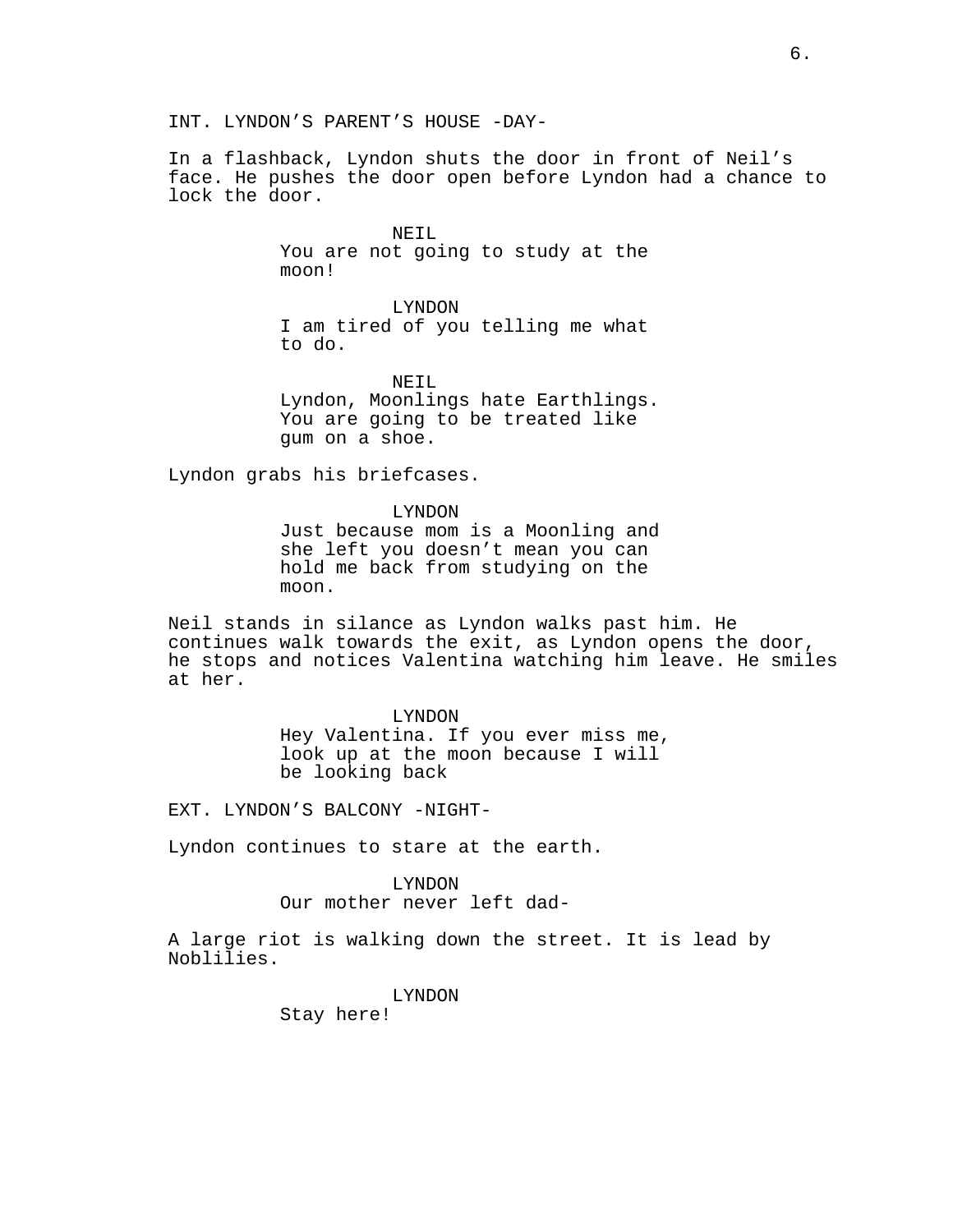#### INT. STAIRWAY -NIGHT-

Lyndon rushes down the stairs as Pervvy follows.

EXT. STREET -NIGHT-

A large crowd is walking together. Lyndon and Pervvy joins the crowd. An anti-gravity ship hovers above them. It has a strong flashlight that eliminates the riot. Suddenly, the electricity goes out and the emergency generators sends low energy to the streetlights, causing them to be dim.

EXT. SENATE HALL -NIGHT-

Royal guards protect the Senate hall. The riot arrives to the Senate hall. They are all holding hands. Lyndon and Pervvy watch the guards and the riot have a Mexican standoff. The Royal guards drop their weapons and solutes Nobilies. He walks up the stairs of the Senate hall. The crowd cheers and the soldiers pick up their guns. He stands before the crowd

#### NOBILIES

It takes brave people to demand peace. Sputnik One will live for a thousand years without the influence of the wolves from Earth!

The crowd cheers. Suddenly, guards from inside the Senate hall open fire causing mass chaos. The Royal guard fights back at the guards inside. Nobilies is escorted away from the danger.

# PERVVY

Dad!

Pervvy runs towards the Senate hall. Lyndon chases after her. He catches up and holds her back. Then they get trampled by a group of people. Lyndon sits up and witnesses the people running away and running towards the Senate with their own guns. The Royal guard and the riot enter the Senate hall. Pervvy gets up and continues to runs towards the hall. Lyndon follows then stops and notices Valentina from a distance. He watches Pervvy running up the Senate stairs. Lyndon runs towards his Valentina.

## LYNDON

I told you to stay at home!

# VALENTINA I wanted to be with you.

Lyndon picks up Valentina then looks back at the Senate hall. Pervvy enters the Senate Hall.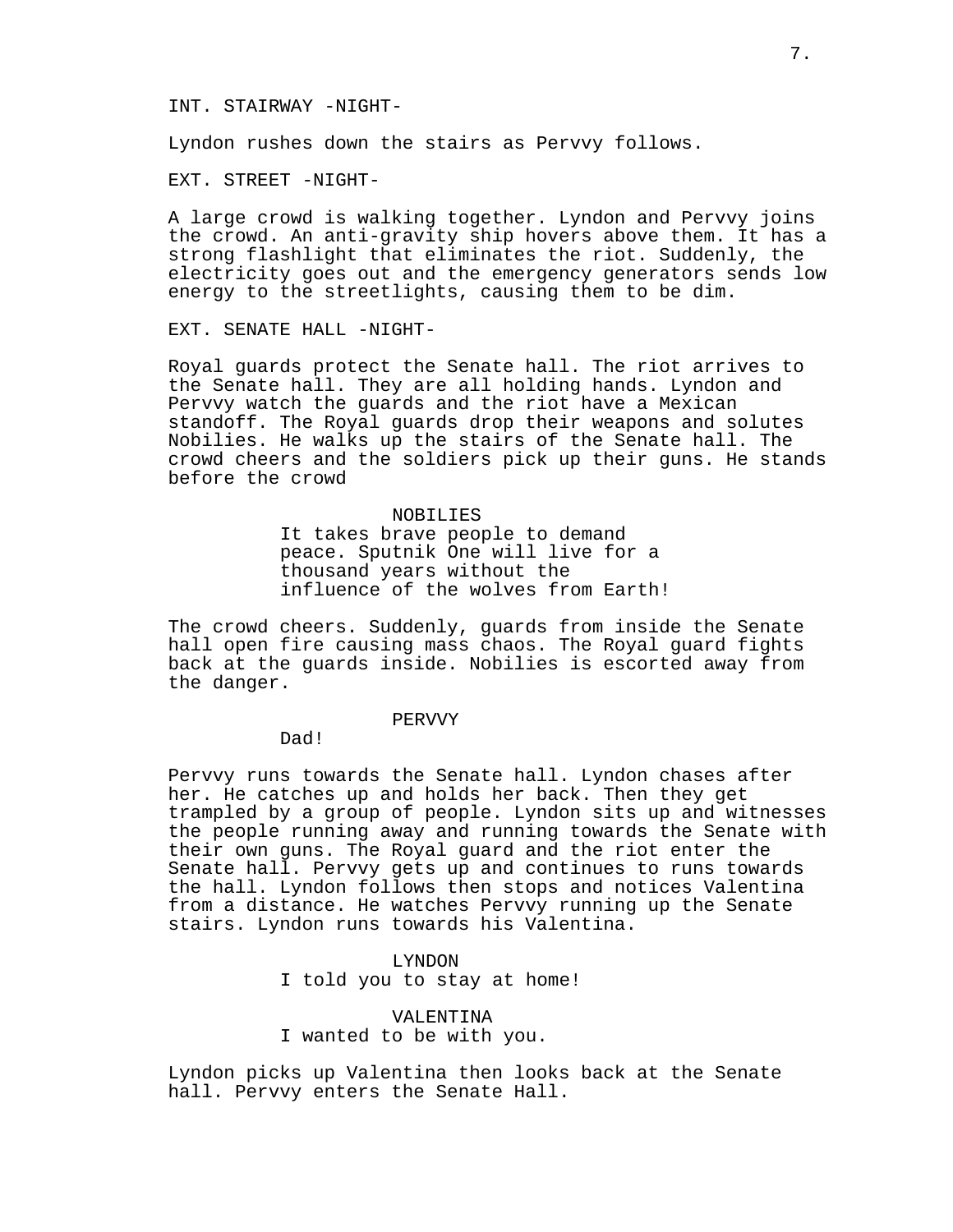#### LYNDON God damn it!

Lyndon runs up the stairs and enters the Senate hall with Valentina.

INT. SENATE HALL -NIGHT-

Lyndon puts Valentina down and grabs a gun from the floor, dead bodies are all over the floor.

# LYNDON

Close your eyes and stay behind me.

Lyndon and Valentina continue to walk into the hall. People are looting expensive technology and paintings.

## LYNDON

Pervvy!

The lights go out for a moment. Suddenly, no one is in the walk way. A loud explosion is heard from outside which causes the lights to turn red.

> PUBLIC SERVICE ANNOUNCEMENT Warning, the structural integrity of Sputnik One is failing. Flee to the Escape pods.

The public service announcement repeats every once and a while. The lights continue to glow red. Lyndon runs into the hall and sees Pervvy kneeling and crying on a body. Lyndon and Valentina rush towards her. The body turns out to be YURI, Pervvy's father. He is barely alive.

> YURI Be strong my child, you always have been.

Pervvy looks over at Lyndon. YURI tries to pull out a gun and aim it at Lyndon but Pervvy stopped him.

> PERVVY No dad! That is my boyfriend

YURI (Jokingly) That is why I pulled out my gun.

Yuri coughs out blood.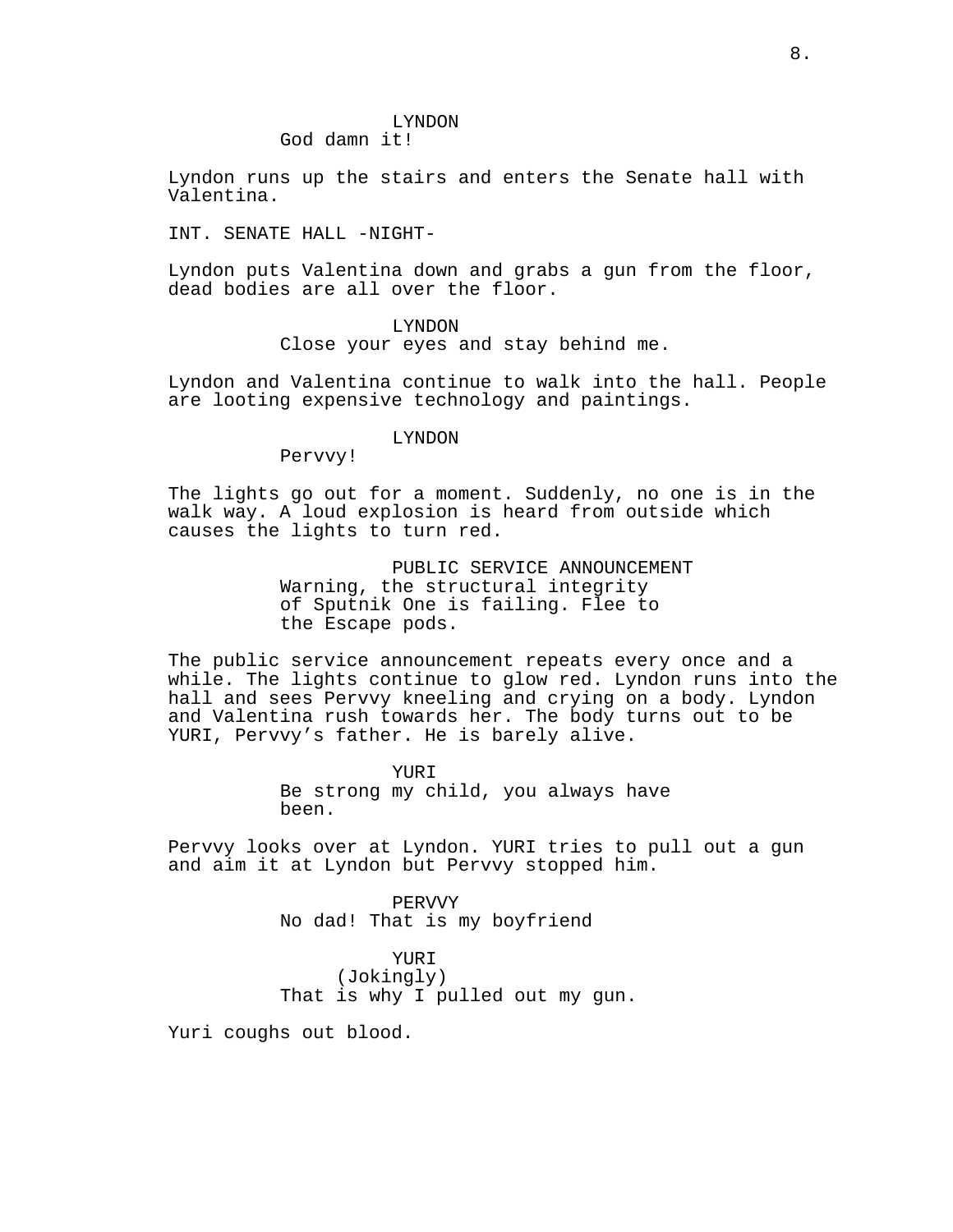YURI

So you are the reason why my daughter stays out late. I am sorry we meet in such terrible times.

Yuri looks back at Pervvy.

PERVVY I thought you wouldn't like him because he is from Earth

Yuri looks back at Lyndon.

YURI Moonling or Earthling, we are all human.

Yuri continues to cough out blood then looks at Pervvy with ghostly eyes.

YURI

Survive.

Yuri dies. Pervvy stops crying. She looks at Lyndon and Valentina with a determine face.

EXT. STREET -NIGHT-

Lyndon, Valentina, and Pervvy are running towards her house. Lyndon still has the gun in his hands. People are outside, looting, running towards the pods, or driving wildly in vehicles.

### PERVVY

My father has a private spaceship at home, we can use to escape to earth.

Valentina stops, Lyndon notices but Pervvy continues to run for a bit. Pervvy looks back and notice Lyndon and Valentina talking.

> VALENTINA I don't want to go back.

Lyndon opens his mouth to say something. Suddenly Pervvy gets hit by a vehicle. Lyndon and Valentina rushes over to Pervvy. He checks her pulse then sighs. He screams and throws his gun on the street. He closes her eyes with his hands